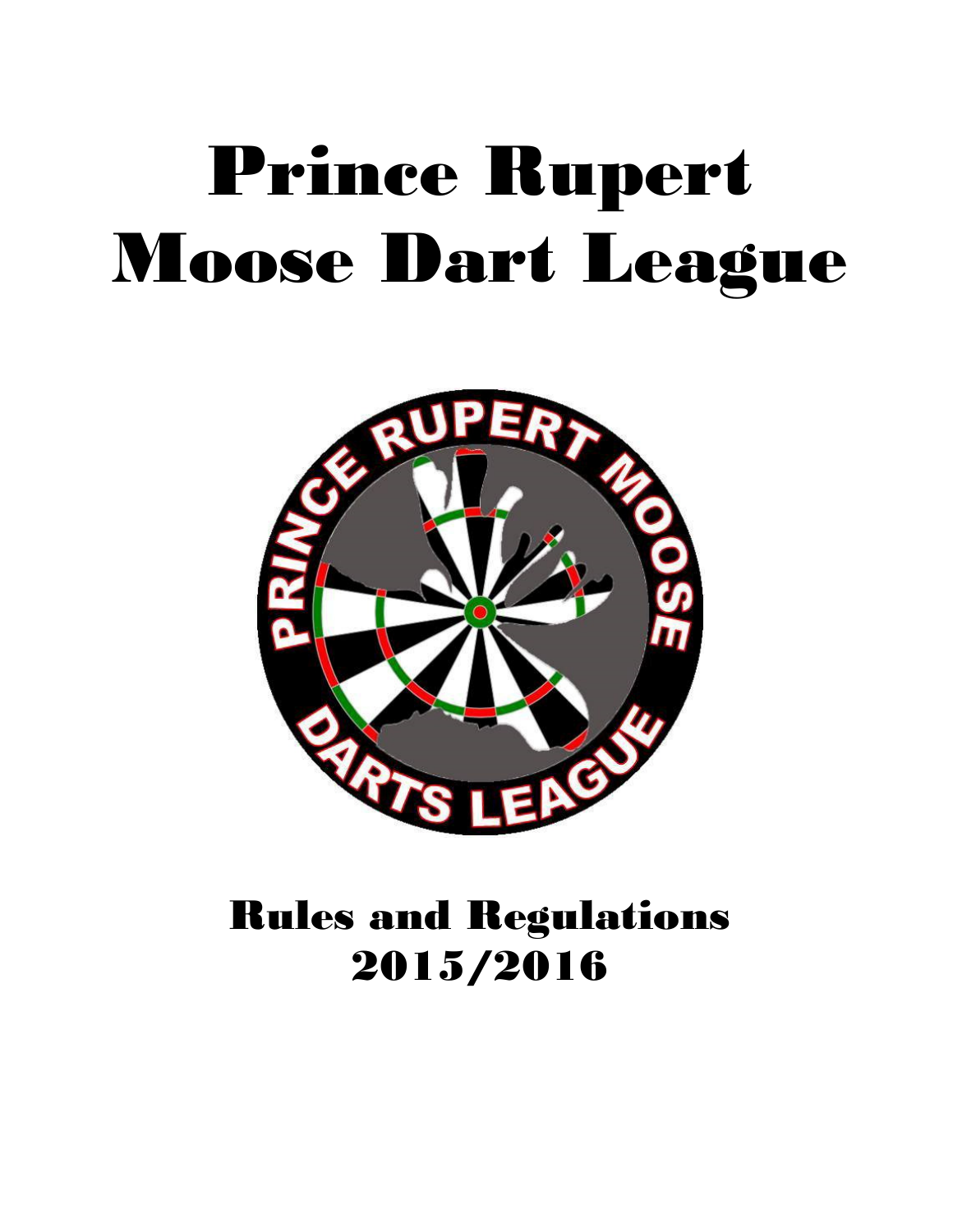**Index** 

| 0.00 - Definitions            | 16.00 - Team Membership          |
|-------------------------------|----------------------------------|
| 1.00 - League Rules           | 17.00 - Registration and Fees    |
| 2.00 - League Format          | 18.00 - Nightly Dues             |
| 3.00 - Matches                | 19.00 - Communications           |
| $4.00$ - General              | 20.00 - Code of Conduct          |
| 5.00 - Starting time          | 21.00 - Discipline               |
| 6.00 - Throwing for Bull      | $22.00$ - Protests               |
| 7.00 - Starting and Finishing | 23.00 - Executives Duties        |
| $8.00 - Out$ of Turn          | 24.00 - Annual General Meeting   |
| 9.00 - Scorekeeping           | 25.00 - Turkey Shoot             |
| 10.00 - Record Keeping        | 26.00 - Tournaments              |
| 11.00 - Weekly Awards         | $27.00 - Other$                  |
| 12.00 - Shorthanded Play      | 28.00 - Changes to this document |
| $13.00 - Spares$              | Appendix 1 - Score Sheet         |
| 14.00 - Defaults              | Appendix 2 - Executive           |
| 15.00 - Make - up Games       | Appendix 3 - Fee Schedule        |
|                               |                                  |

#### **0.00 - DEFINITIONS**

AGM - Annual General Meeting

Bust - When the player scores more than they have left.

Executive Term - Starting at AGM and lasting for 1 year.

Finish - A throw that ends the game

First Half - The first half of the season. This will be before the league is split into "A" and "B" divisions Leg - 1 game of darts, either a singles, doubles or team game

Match - During regular league play a match will consist of all games played on 1 night (4 singles, 4 doubles and 3 team game or 11 legs)

Member - A paid league player in good standing with voting rights.

Moose - Prince Rupert Moose Lodge

NDFC - National Dart Federation of Canada

Oche - The toe line 7' 9 ¾" from the face of the board. If the oche is raised, then the measurement should be taken from the back of the raised object. If the oche is tape (or paint or anything else that is not raised), it should be placed so that the measurement is from the front of the line is the measurement.

PRMDL - Prince Rupert Moose Dart League

Scorekeeper - Person keeping score and marking it on the board provided (Chalker)

Season - Sept 01 to May 31 or based on schedule

Second Half - The second half of the season. This will be after the league is split into "A" and "B" divisions SIDO - Single In, Double Out

# **1.00 - League Rules**

- 1.01 This document shall be considered the rules of the PRMDL.
- 1.02 All dart events hosted by the PRMDL shall play will be within the rules set out by the NDFC, except where defined in the following rules.
- 1.03 A copy of these rules will be posted online and on information board at the Moose Lodge
- 1.04 A copy of these rules will be given to any player in paper or electronic form upon request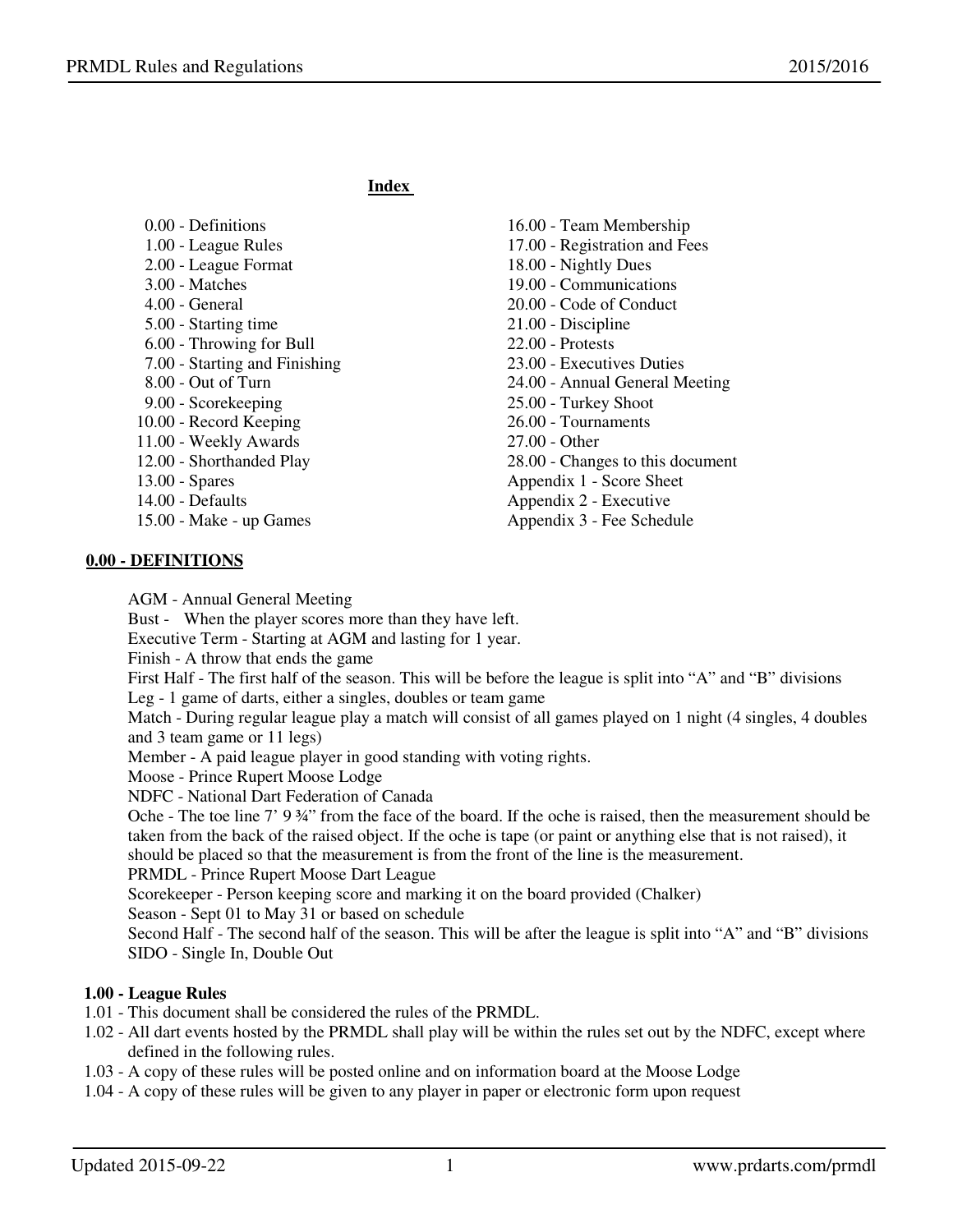# **2.00 - League Format**

- 2.01 During the first half of the season, all teams will play a round robin format then split into divisions based on points scored in round robin.
- 2.02 This split will be the beginning of the second half of the season with an A and a B division.
- 2.03 The executive will determine the number of teams in each division after completion of the first half of the season. The placement of teams in a division will be at the executive's discretion.

# **3.00 - Matches**

- 3.01 Each match will consist of:
	- 4 Singles games of 401 SIDO
	- 6 Doubles games of 501 SIDO
	- 1 Team games of 701 SIDO
- 3.02 Line ups are to be done before you start each section on the score sheet.
- 3.03 A player cannot play more than 1 singles game or 3 doubles matches.
- 3.04 A player cannot play in both first and second doubles games or both third and fourth doubles games.
- 3.04 2 players cannot play together in more than 1 doubles match.

# **4.00 - General**

- 4.01 Players who haven't played the previous leg are allowed at least a six (6) dart warm up before commencing with the next leg.
- 4.02 Coaching may be done by a team member, but only when the shooter steps back from the toe line.
- 4.03 Respect your opponent by keeping your distance when they are at the oche! Try to stay at least two feet behind them while they are throwing.
- 4.04 Darts are to be thrown in an overhand throw, 1 at a time, in a deliberate manner.
- 4.05 All legs (games) start and end with a handshake.

# **5.00 - Starting time**

- 5.01 Play to begin at 7:30pm Wednesday evenings.
- 5.02 A 15 minute grace period is allowed only if a team is short a player.
- 5.03 Play must begin by 7:45pm.
- 5.04 Teams may make prior arrangements to begin play earlier or later in the evening.
- 5.05 It is expected that the Team Captain's use due diligence in putting up players for games in a timely manner. No longer than 2 minutes after the end of the previous leg (game).
- 5.06 Teams with complaints against them for consistently being late may have disciplinary action taken, including, but not limited to, leg and match forfeitures.

# **6.00 - Throwing for Bull**

- 6.01 The order of play will start by throwing the bull, closest to the bull to decide order of play.
- 6.02 The closest player can, but does not have too, throw first.
- 6.03 Darts outside the scoring area do not count towards deciding the order of throw.
- 6.04 Both darts in the single or double bull are considered to be a tie.
- 6.05 If trying to determine which dart is closest, if both darts are outside the single bull, darts are not to be touched.
- 6.06 Closeness is to be determined where the dart enters the board.
- 6.07 If the first dart is in the double bull, it should be removed only at the second throwers request.
- 6.08 If there is a tie, there is to be a re throw reversing the order of throw.
- 6.09 For Doubles or Team games, the player who diddles can, but does not have to, shoot first in the line up.

# **7. 00 - Starting and Finishing**

7.01 - All legs will be SIDO.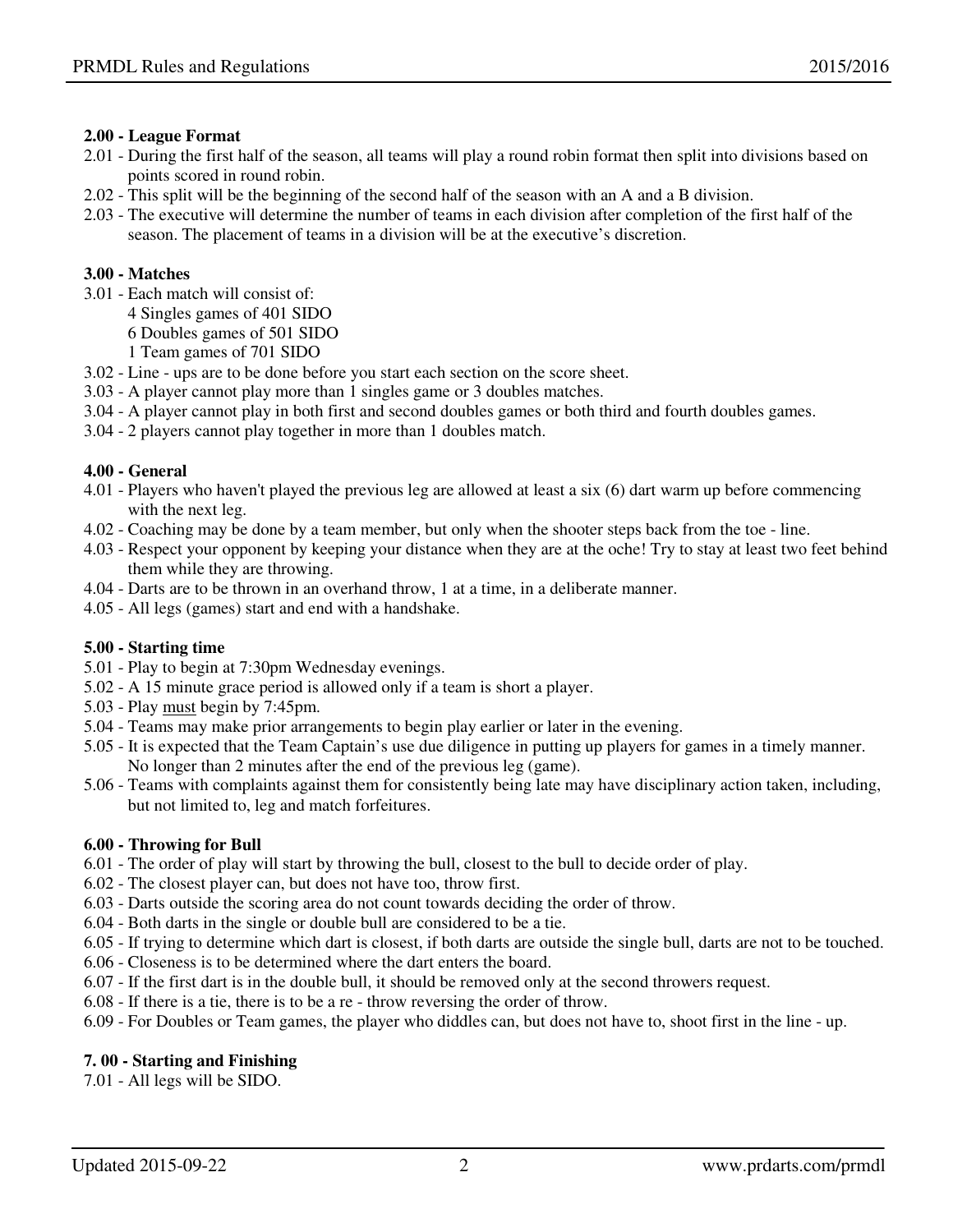# **8.00 - Out of Turn**

- 8.01 During team games, if a player inadvertently shoots out of turn and the error is discovered prior to the following opponent throwing their first dart, the score will not count and proper order shall proceed.
- 8.02 If the error is not discovered until after the following opponent has shot, the score will stand and proper rotation resume. This means that 1 player will miss a turn and another will get 2 that round.

## **9.00 - Scorekeeping**

- 9.01 Teams will alternate providing scorekeepers for each leg (game)
- 9.02 The team losing the first throw for bull will provide the first scorekeeper.
- 9.03 All scoring shall be marked from left to right.

ends. A player cannot bust a win.

- 9.04 The scorekeeper, upon request only, will tell the player the number scored and/or score remaining only.
- 9.05 While a player is shooting, the scorekeeper should make every effort to remain still and not distract the thrower
- 9.06 Scorekeepers should not move to check what was scored until either the throw is complete, or upon request from the thrower.
- 9.07 The scorekeeper must not touch the shooters darts on the board, for the purpose of checking the count, until the score has been recorded.
- 9.08 Darts are to be left in the board until both the scorekeeper and the shooter have confirmed the score.
- 9.09 If the darts are removed before the scorekeeper has confirmed the score, and there is a discrepancy, the scorekeepers score shall stand.
- 9.10 Both scorekeepers and team captains should ensure that the scoreboard tally is correct before the next player shoots.
- 9.11 If an error was made in the addition of numbers hit or in the subtraction, the next opposing players' throw shall not be interrupted and the score is to be corrected after the throw is complete.
- 9.12 Incorrect scorekeeping discovered after both players have thrown, shall not be corrected.
- 9.13 If the scorekeeper is asked and provides incorrect information regarding what is left and the shooter completes the game based on that information; the game is not over. Although the scorekeeper may have provided the information, it is up to the shooter and team captain to confirm what they have left before they throw their darts if they are unsure of the score.
- 9.14 Only the scorekeeper, and/or player retrieving his/her darts are allowed ahead of the toe line.

# **10.00 - Record Keeping**

- 10.01 Scores will be recorded on game sheets that will be provided. One point for a win will be recorded to a possible total of 11 points
- 10.02 All players first and last names should be written on the score sheet at least once.
- 10.03 If there is more than one player with the same first name, then the initial of their last name, or their full last name, should be recorded for every leg played.
- 10.04 The player who doubles out gets credit for finishing the game. If the winning team does not mark in which player hit the double on their sheet (for doubles and team games), they will not be asked and nobody will get credit for it.
- 10.05 If nothing is entered to indicate whether the team won or lost the leg, it will be assumed that the leg was lost.
- 10.06 The following information should also be recorded for statistical and award presentations: Tons (100)

High Scores (101 for Men, 90 for Women) High finishes (60 or greater)

Bull finishes (all finishes ending with a double bull)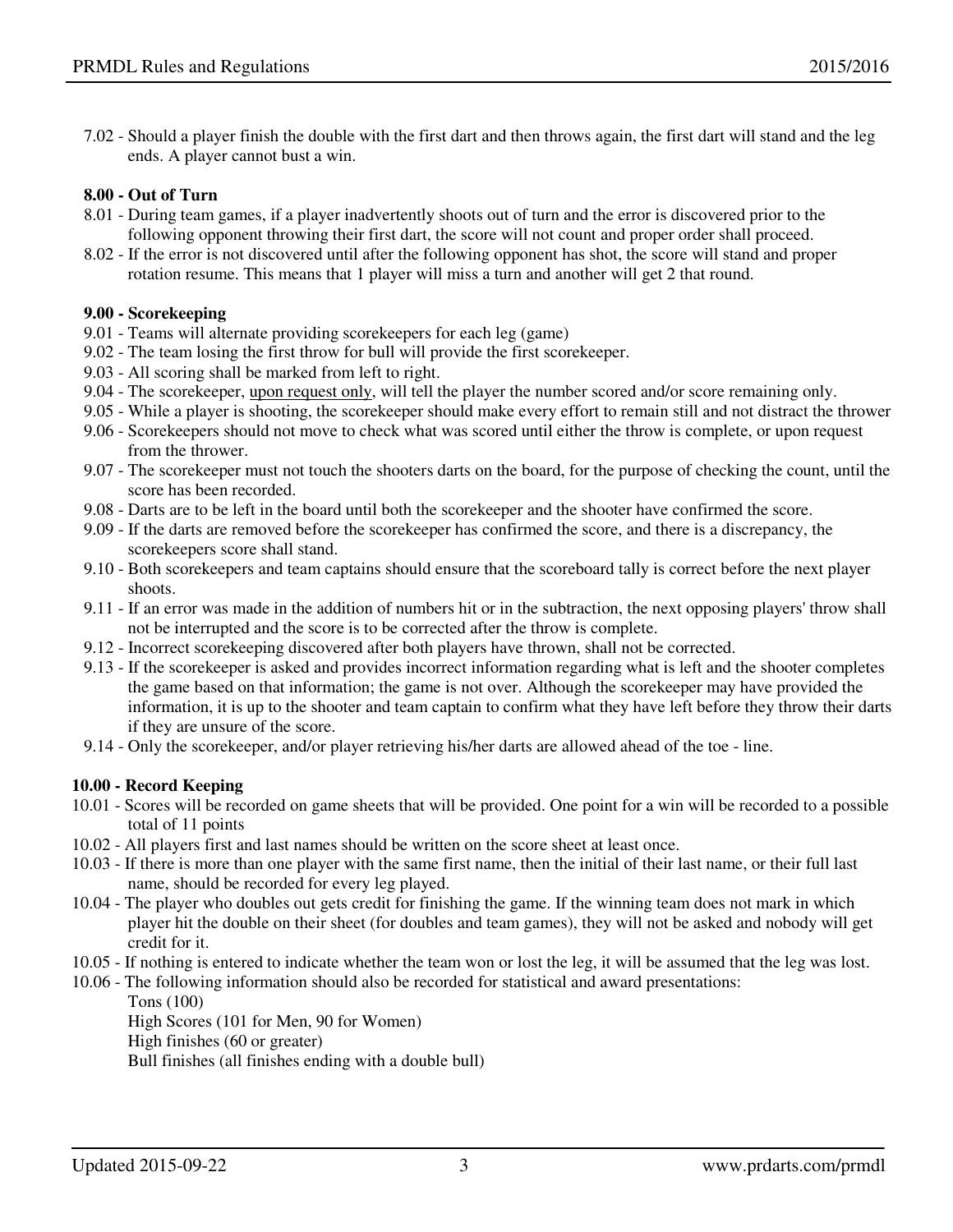- 10.07 For any of the above, only record in one category. If it also qualifies for another category, it will be automatically calculated by the statistician (i.e. a 130 bull finish would also be calculated for high scores and high finishes).
- 10.08 If a player forgets to put any scores/finishes on the sheet, they will not be allowed to add it after it has been handed in.
- 10.09 Score sheets are to be turned into the Statistician as soon as possible after completion of all games. If the statistician has left for the evening, place sheets in the score box provided.
- 10.10 The above stats will not count in league events (i.e. Turkey Shoot) and/or playoffs.

#### **11.00 - Weekly Awards**

- 11.01 There will be weekly awards for the most of the highest score and 180's.
- 11.02 The moose is sponsoring the weekly high score awards.
- 11.03 High scores will be defined as 177 or less.
- 11.04 If a player(s) have multiples highest score, the person with the most wins ( I.E. 2x140 beats 1x140).
- 11.05 Ties will be broken by each player throwing 9 darts and the highest total score winning.
- 11.06 The league is sponsoring the weekly 180's awards.
- 11.07 All 180's will be awarded \$10.00 by the league on the following week. The player awarded the 180 can take the \$10.00 from the teams nightly fees and submit a note saying such.

#### **12.00 - Shorthanded Play**

- 12.01 If a team fails to have a full roster, but can field the required 3 players, then the shorthanded team must: Forfeit 1 singles leg, forfeit 1 doubles leg and in the "team games" the team will take 25 points for the missing player as long as the amount can be deducted from the score.
- 12.02 The opposing team is to be notified which position the "dummy" will play giving the opposing team back to back shots, including shots at the double to finish the game.

#### **13.00 - Spares**

- 13.01 There will be 2 types of spares, registered and non registered.
- 13.02 Registered Spares will pay the registration fee, as well as the weekly fee for the nights that they play; these spares will be eligible for anything a registered player is.
- 13.03 Non registered spares do not have to pay the registration fee, but do have to pay the weekly fee on the nights that they play and will not be eligible for any awards, including weekly high scores or 180's, door prizes, banquet tickets, or any other privileges.
- 13.04 Spare(s) can only play if a team has less than 4 players of its registered team members available to play.
- 13.05 A maximum of 2 spares per team may be used.
- 13.06 If any spares are used, and a registered player(s) shows up the spare(s) must remain on the team for the evening, and the registered player can play in teams only. The spare(s) must also be rotated into the team matches.
- 13.07 If a spare(s) is used for the evening, first and last names with "(spare)" beside it, should be written on the score sheet.
- 13.08 Pre arranged spares are allowed.
- 13.09 Spares picked up are to be taken from the "Spare board", if not pre arranged, in order from the top to bottom.
- 13.10 If a spare on the "Spare board" turns down a team the spare will be taken off the spare board and not allowed to play that evening.
- 13.11 Spares shall pay the weekly fee to play, but will not receive awards or banquet tickets.
- 13.12 Registered spares will be entitled to trophies and banquet tickets.
- 13.13 Spares may be used from teams with more than 4 registered available players if the team is willing to let their player play for opposing (not the team they're playing against).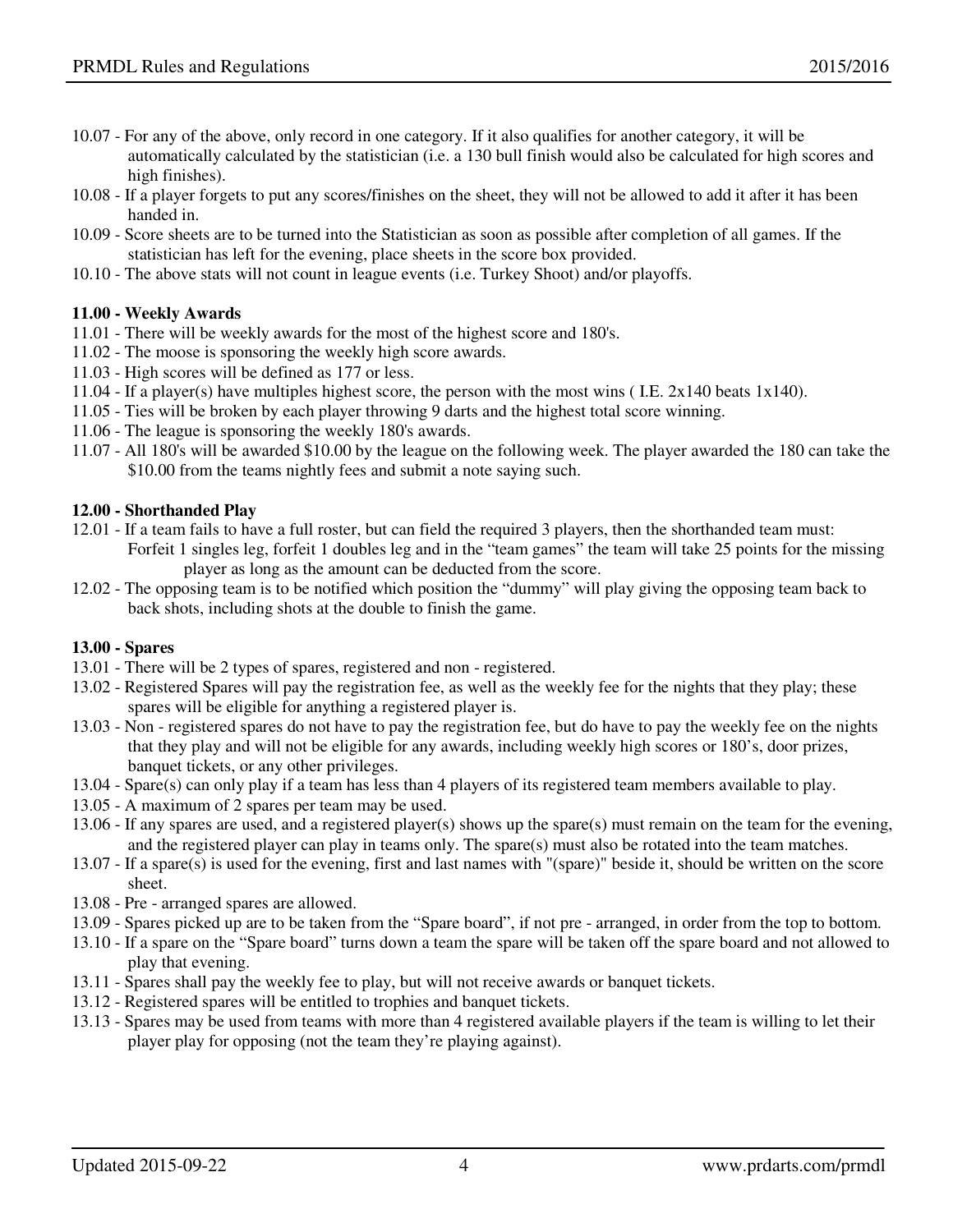- 13.14 When the league is divided into "A" and "B" Divisions, spares from other teams should only be used from the same division. If this cannot be done, then a spare from "B" division may be used in "A" division but "A" Division players may not spare for "B" division. "A" division players may only spare for "B" division teams if it means a forfeit and the opposing team agrees.
- 13.15 Rule 13.11 only comes in to play when and if the league is divided into an "A" and a "B" division.

## **14.00 - Defaults**

- 14.01 A minimum of 3 players including 2 regular team members must be present in order to play.
- 14.02 If a team cannot be fielded, and prior arrangements have not been made, then the opposing team will receive 9 points, and the forfeiting team will receive 0 points.
- 14.03 If a team forfeits more than 3 times during the first half or 3 times in the second half of the schedule, that team will be taken off the schedule for the remainder of the year.
- 14.04 If a team is taken off the schedule the schedule will be amended giving all teams 0 points and a bye, even for games already played.

#### **15.00 - Make - up Games**

- 15.01 Team play can be done on another night if agreed upon by both teams.
- 15.02 Make up games will have to be played before the regular night of play 3 weeks after the scheduled night of play, or the last night of play (including the last night of play for first half), whichever comes first.
- 15.03 If both teams cannot come to an agreement on which day to play on before the required date, the original team requesting to re - schedule will default if the match is not played.

#### **16.00 - Team Membership**

- 16.01 If a player wants to leave the team that they originally registered with and go play for another team, they must do this before the date that the registration fees are due.
- 16.02 If a player quits their team any time after the registration fee due date, they will forfeit any money that they have put into the league up to that point as well as any privileges that go with it, and will not be allowed to join another team or to spare for any teams in the league for the rest of the season.

## **17.00 - Registration and Fees**

- 17.01 Registration fees for all league events will be as outlines in Appendix 3.
- 17.02 Team registration fees are to be paid as a team, and must be paid to the treasurer by the date specified in Appendix 3.
- 17.03 Teams not paid at the beginning of the night on of the above date will not be allowed to play and will lose by default.
- 17.04 Dues are not refundable or transferable.
- 17.05 All Teams are to have a minimum of 4 up to a maximum of 7 "Registered" players.
- 17.06 Games won by players who are registered, but haven't paid their registration fees, will be declared void and the win will be awarded to opposing team.
- 17.06 There will be no new additions allowed to team rosters after the last Wednesday in October or the end of the first half of the schedule, whichever comes first, unless, a registered player(s) leaves the league and the team has less than 4 registered players remaining on the team.

## **18.00 - Nightly Dues**

- 18.01 Nightly dues as per appendix 3 are to be played before start of play.
- 18.02 The above rule will be loosely enforced to facilitate the start of play for the night, as well as for the convenience of the treasurer, however if there are issues collecting fees, it will be strictly enforced.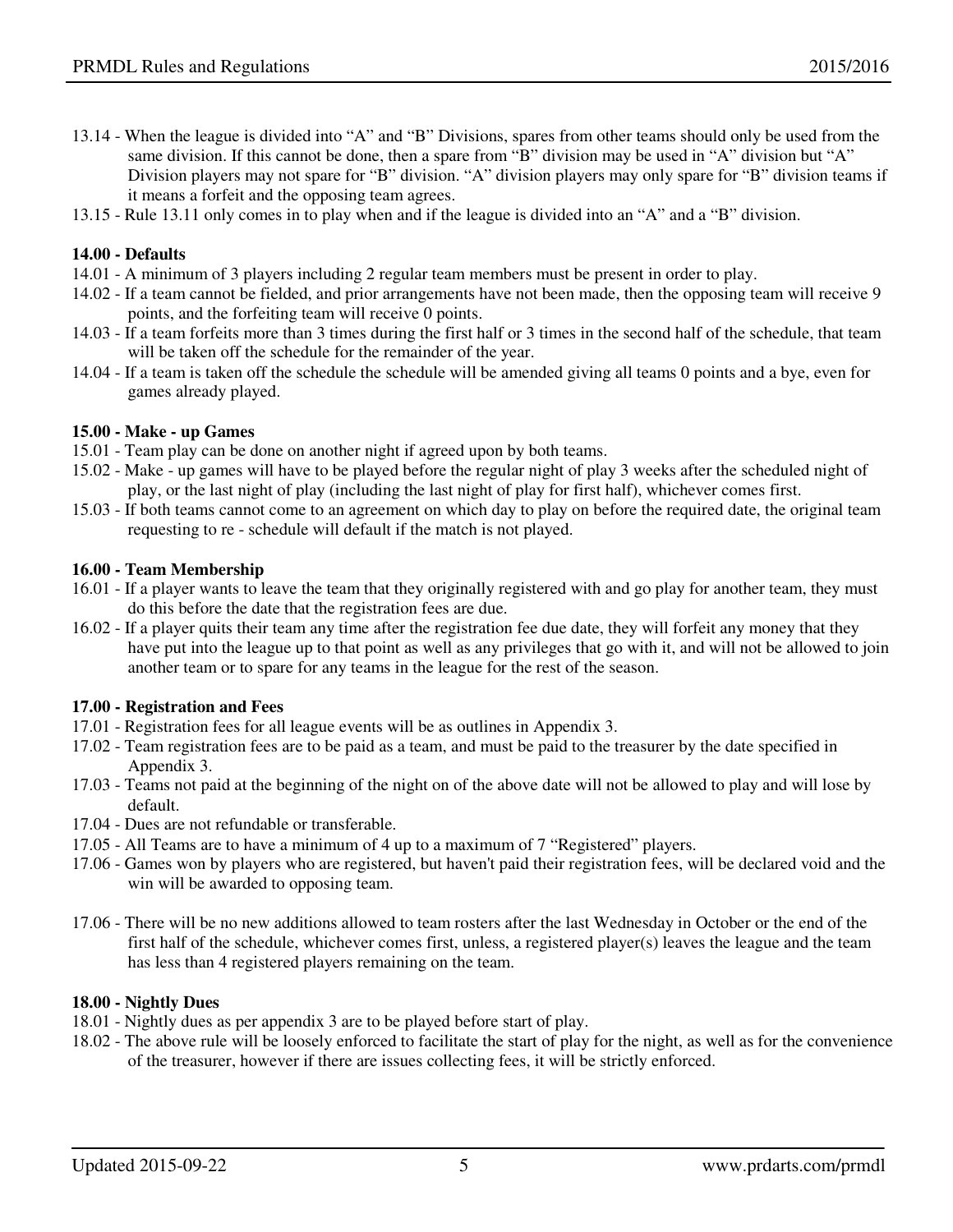## **19.00 - Communications**

- 19.01 Any team and/or player supplying an E mail address will receive regular updates of the League standings.
- 19.02 Any email addresses acquired by the league will not be distributed in any manner.
- 19.03 Any emails that are addressed to multiple recipients will be blind carbon copied to hide the addresses.
- 19.04 Contact information will not be sold or distributed for any reason to any person or organization.

# **20.00 - Code of Conduct**

- 20.01 No abusive or obnoxious behavior. Any player displaying this kind of behavior during any league night or league - related event will be given one warning and one warning only. A second offence during the season will have the player banned from the league for a minimum of the season.
- 20.02 No fighting!!! Any players involved in a fight during any league night or league related event will be banned from the league, no questions asked, and no exceptions!
- 20.03 The executives reserve the right to deny anybody entry into any league related event if we think that they are unfit (i.e.: too intoxicated) to play.
- 20.04 Any action that causes, or may cause harm to any player will be severely dealt with.

# **21.00 - Discipline**

21.01 - Any infractions of the rules will be dealt with depending on the severity of the infraction by majority consensus by the executive.

## **22.00 - Protests**

- 22.01 Protests for any action during a match can be made to the executives that are present.
- 22.02 If no executive are present, submit in writing the protest to the executives for review.
- 22.03 Any executives involved in the protest will not be involved in deciding the outcome.
- 22.04 Protests made by the winning team (of the protest able leg) will only be used for making rules for future reference.

## **23.00 - Executives Duties**

- 23.01 All executive Determine league split; determine prizes for banquet and league events; decide on any disciplinary measures if required; decide on any rule changes and whether or not a general vote is necessary, run league events.
- 23.02 President General administration of league, including league activities and events.
- 23.03 Vice President Assist president, act on behalf of president if president is not available.
- 23.04 Treasurer Collect weekly and seasonal dues; issue receipts; deposit funds into bank; complete financial statement at end of season; Organize with bank to have new executives put on account.
- 23.05 Statistician Collect score sheets, enter in statistician program; print reports; post schedule and statistician reports; distribute drink tickets for weekly high scores.

## **24.00 - Annual General Meeting**

- 24.01 The AGM will be held at the end of the season during the banquet.
- 24.02 The order of events shall be the following:
	- 1 Banquet
	- 2 Awards
	- 3 League Business
	- 4 Treasurer's report
	- 5 Elections (President, Vice President, Treasurer, Statistician)
	- 6 Door Prizes
- 24.03 The Annual Banquet and Trophy presentation is open to all registered members and guests. There may be an additional fee for guests upon the executive's discretion.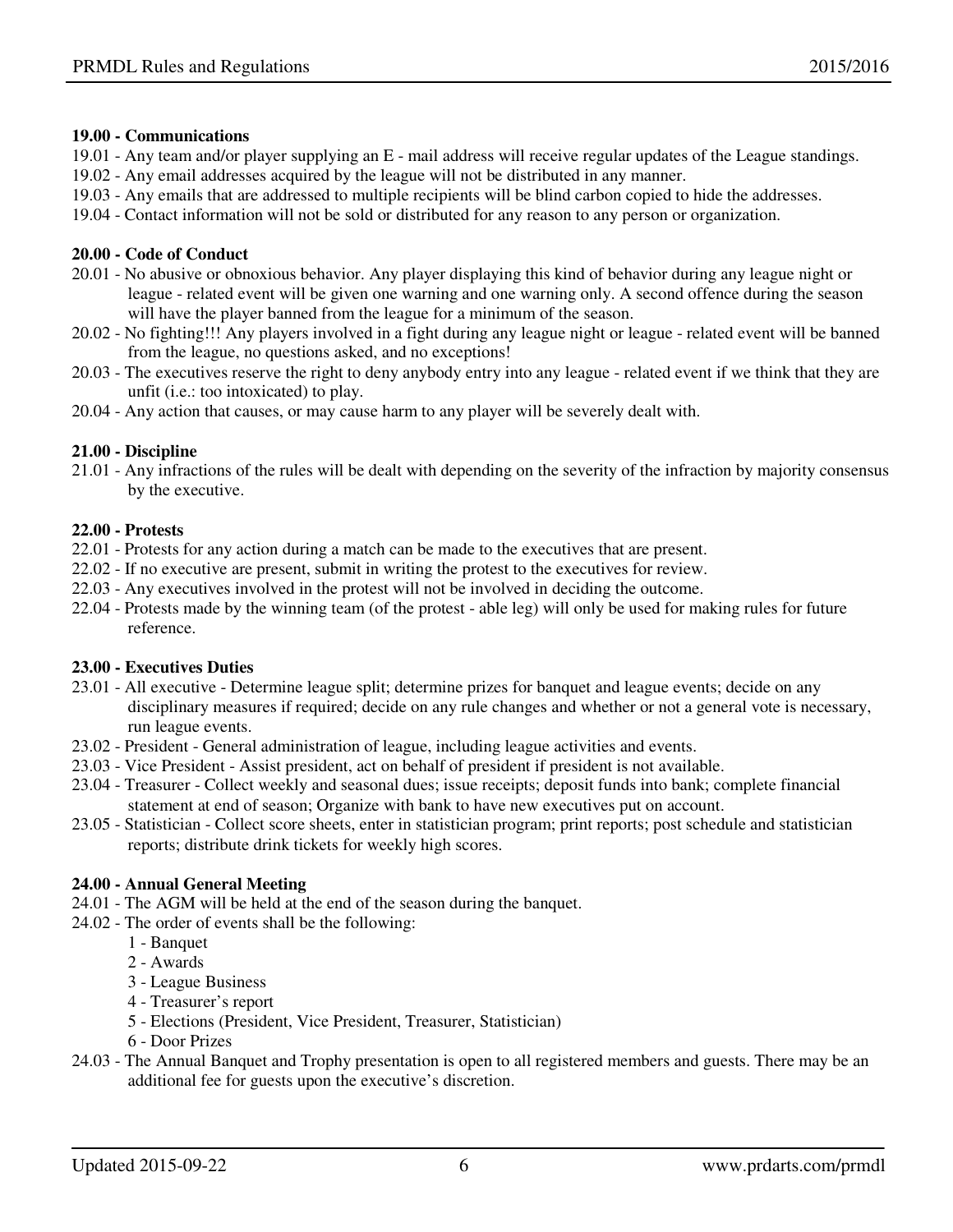- 24.04 Door prize tickets will only be available to registered members.
- 24.05 If there is a fee for guests, there may be a door prize(s) available for guests, at the discretion of the executive.

# **25.00 - Turkey Shoot**

- 25.01 PRMDL will host a Turkey Shoot as an annual league event.
- 25.02 The Turkey Shoot is open to all league and non-league players.
- 25.03 Entry fee for registered league players will be the same as regular nightly fees.
- 25.04 Entry fee for non registered league players will be double (2x) regular nightly fees.
- 25.05 Format will be blind draw teams of 2, 3 or 4 depending on how many players register for the event, sheet final.
- 25.06 Playoffs will be only played in the case of ties.

# **26.00 - Tournaments**

- 26.01 PRMDL currently hosts 2 open annual tournaments, The Joe Grandy Memorial Open (October) and the Moose Open (January)
- 26.02 These tournaments, although hosted by the PRMDL, are open events and open to any player wishing to compete.
- 26.03 These tournaments will have their own set of rules and regulations.
- 26.04 The PRMDL will provide monetary support for these events, at a breakdown to be decided by the executive, at a rate equivalent to 2 nights of league fees, per registered player.

# **27.00 - Other**

- 27.01 Any item or rule not covered by these rules will be decided on by the executive.
- 27.02 Please consult the executive for clarification on any of these rules.

# **28.00 - Changes to this document**

- 28.01 Changes to format or policy of league activities and/or rules, need to be approved by all executives, or by a majority vote amongst all league players as determined by the executive.
- 28.02 These rules will be reviewed at the beginning and end of each season and updated as necessary.
- 28.03 No changes to these rules will be made during the season.
- 28.04 Copy of rules will be posted online and on information board at League Venue.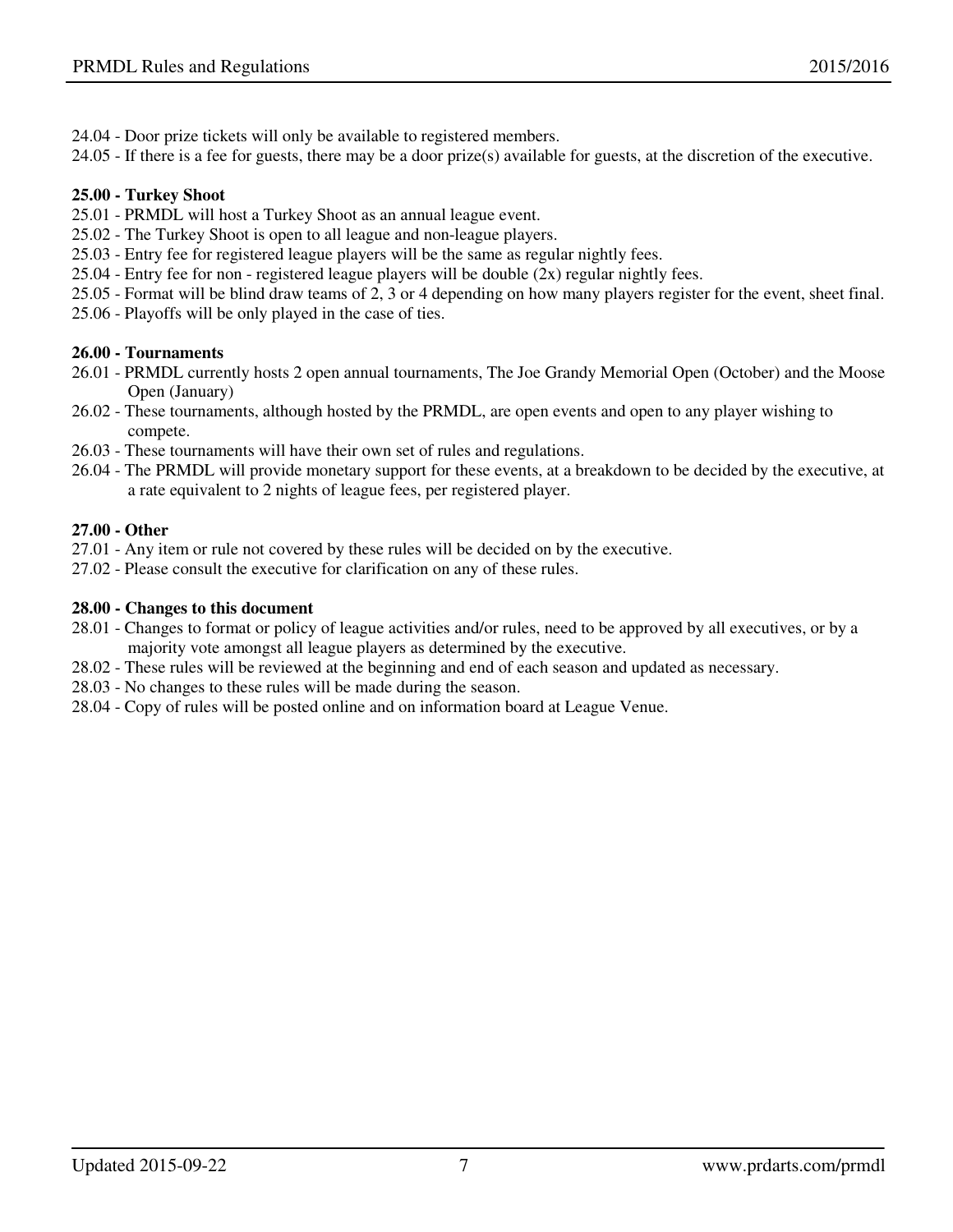**Appendix 1 - Score Sheet**